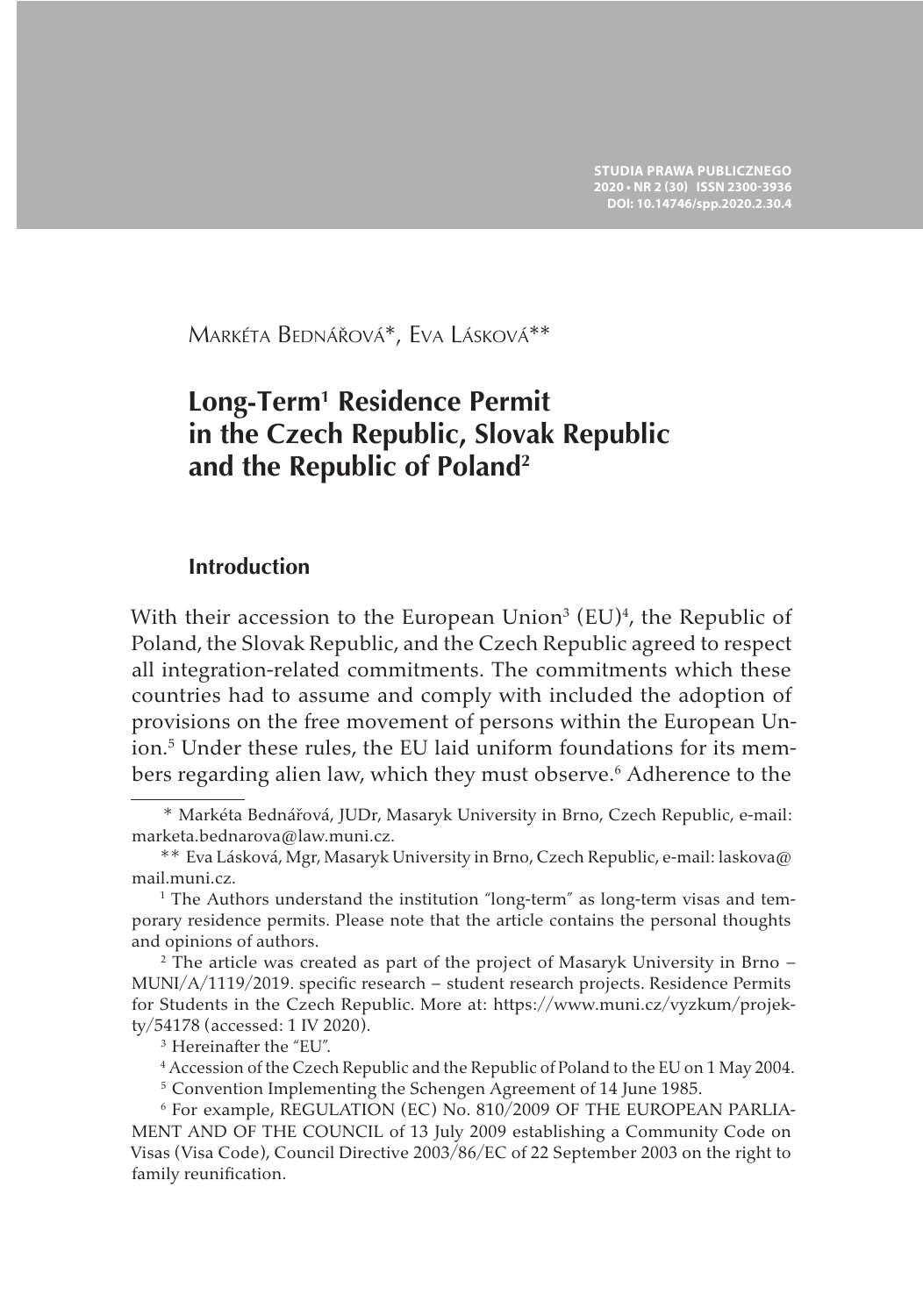principles related to the travel and migration of persons not only in the European Union is, however, accompanied with important obligations under international law7 , which must be observed in relation to all aliens at the international level, beyond the scope of the obligations under EU law, i.e., also towards persons from so-called third countries. In the Old Testament the Bible suggests what the relationship towards foreigners should be, specifically in the Third Book of Moses – Leviticus (Lv. 19, 33–34): "And if a stranger sojourn with thee in your land, ye shall not vex him. The stranger that dwelleth with you shall be unto you as one born among you, and thou shalt love him as thyself; for ye were strangers in the land of Egypt".8

Within the framework of aliens' rights, the Czech Republic has three options enshrined in its law, on the basis of which aliens may reside in the Czech Republic.<sup>9</sup> Aliens thus can use a temporary residence permit, which includes both short-term and long-term residence, or apply for permanent residence. Within the European Union, a visa-free approach is allowed for EU members, but this does not apply $10$  to aliens from third countries, countries outside the European Union (or outside the Schengen area), and such persons must apply for one of the types of residence permit offered by individual member states according to their national legal regulations.

The conditions for entry into the territory of the Member States of the European Union for nationals of third-countries outside the Schengen area are governed by national legal regulations, and the matter

<sup>7</sup> For example, Convention against Torture and Other Cruel, Inhuman or Degrading Treatment or Punishment (No. 143/1988 Coll.); International Covenant on Civil and Political Rights (No. 143/1988 Coll.), Convention on the Rights of the Child (No. 104/1991 Coll.), Universal Declaration of Human Rights (UN General Assembly Resolution 217 A (III) of 10 December 1948), Convention for the Protection of Human Rights and Fundamental Freedoms (No. 209/1992 Coll.).

<sup>8</sup> Bible: Holy Scriptures of the Old and New Testaments: (including deuterocanonical books): Czech ecumenical translation (translated into English).  $13<sup>th</sup>$  ed. ( $4<sup>th</sup>$  ed.), originally translated into Czech by M. Bič, J.B. Souček, and J. Mánek, Czech Bible Society, Prague 2007, p. 129.

<sup>&</sup>lt;sup>9</sup> In this article, the term "alien" means both men and women who are persons from third countries outside the Schengen area.<br><sup>10</sup> Does not apply to cases of bilateral or multilateral visa-free treaties. The Czech

Republic has a bilateral visa-free treaty for a visa-free stay for a maximum period of three months with Argentina, Chile, Israel, Republic of Korea, Costa Rica, Malaysia, and Uruguay. The Czech Republic also allows a 30-day visa-free stay for Singapore citizens. Furthermore, the Czech Republic has a bilateral treaty for a three-month stay in the Schengen area during a six-month period with the following countries: Guatemala, Honduras, Mexico, Nicaragua, Panama, Paraguay.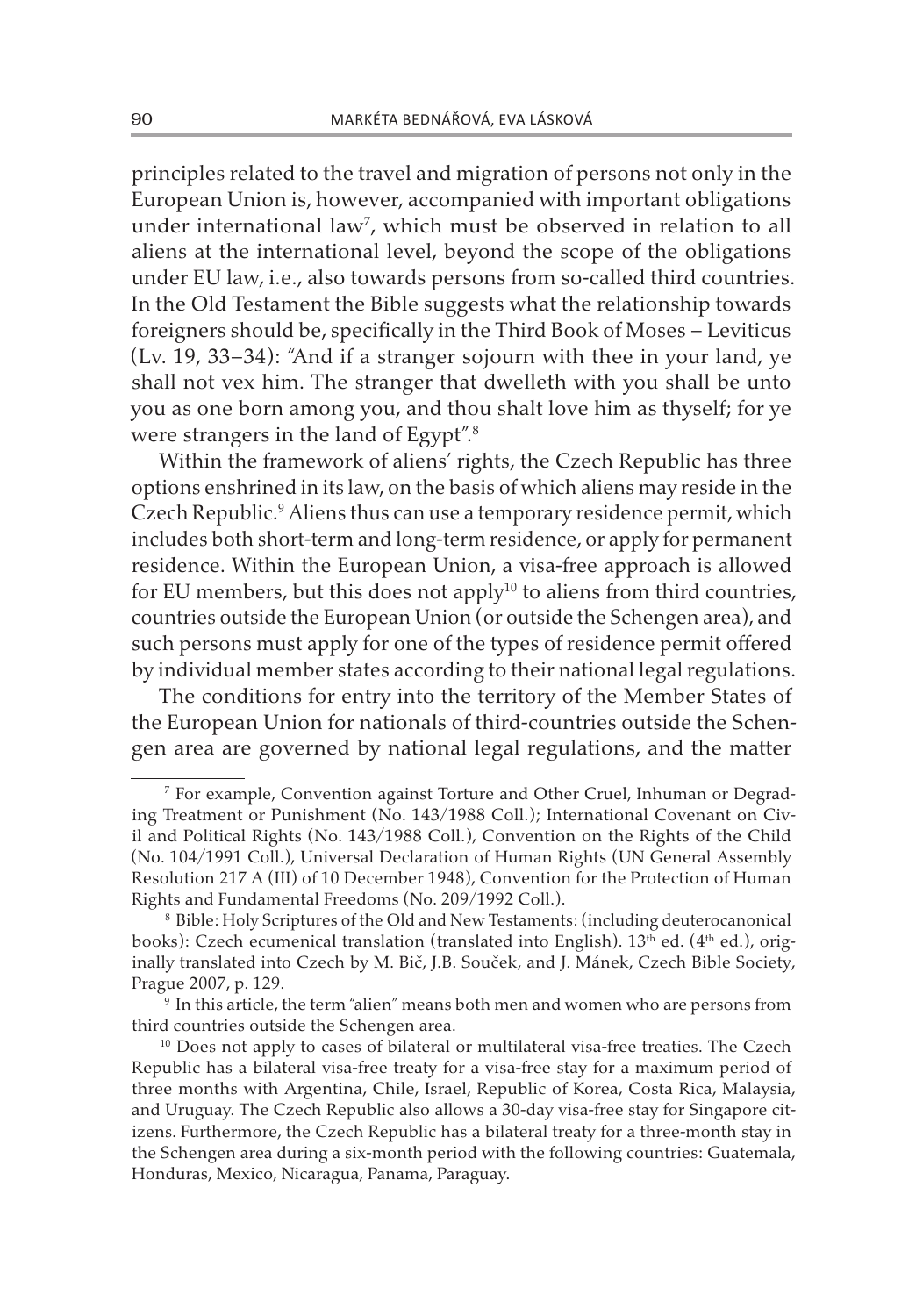of short-term stays is further governed by Regulation (EC) No. 810/2009 of the European Parliament and of the Council of 13 July 2009, which establishes a Community Code on Visas (Visa Code), while the harmonization for long-term residency is only partial, e.g., the directive on longterm visas for students.11 Although it is up to the individual Member States to regulate this area and apply visa requirements to third-country nationals, even such regulations must follow certain exceptions.<sup>12</sup>

However, such exceptions are not only specific to individual legal regulations or bilateral contractual obligations between countries that regulate the entry of aliens into the territory of the countries, they may also be found in so-called customary law. In the context of the entry of an alien into a foreign territory, we can include in the customary norms (an important exception to international law that cannot be restricted in national law) the principle of non-refoulement, i.e., the need to accept a refugee into the territory. Furthermore, we can include other restrictions here, such as the prohibition of torture. These are institutions that must be observed by every country, even though they are not be a party to the Convention Relating to the Status of Refugees.<sup>13</sup>

Although the alien law has several dimensions, this article will deal with only one institution within this framework, namely the long-term residence permit, which falls into the category of temporary residence in the Czech Republic. In the article, we will first consider the right of residence and related issues of entry of an alien into a foreign territory, and then address the issue of long-term residence permits from the perspective of the Czech Republic, Slovak Republic<sup>14</sup>, and the Republic of Poland. In the final part of the article, we will focus on long-term residence from the perspective of studying. This article aims to compare individual legal regulations on a single institution under alien law and to point out to different aspects of long-term residence of aliens in individual territories from the point of view of Central European countries. First, we will briefly examine the issue of the right to reside and enter a foreign territory.

<sup>&</sup>lt;sup>11</sup> Council Directive 2004/114/EC of 13 December 2004 on the conditions of admission of third-country nationals for the purposes of studies, pupil exchanges, unremunerated training or voluntary service.

<sup>12</sup> J. Vláčil, *Právo na vstup a pobyt na území členských států Evropské unie*, Prague 2016. Prameny a nové proudy právní vědy, ISBN 978-80-87975-52-7, p. 34–35.

<sup>13</sup> P. Pořízek, *Vstupcizincenaúzemístátu: pohledmezinárodního, unijního a českéhopráva*, Prague 2013, ISBN 978-80-7201-907-6, p. 348.

<sup>14</sup> Hereinafter "Slovakia".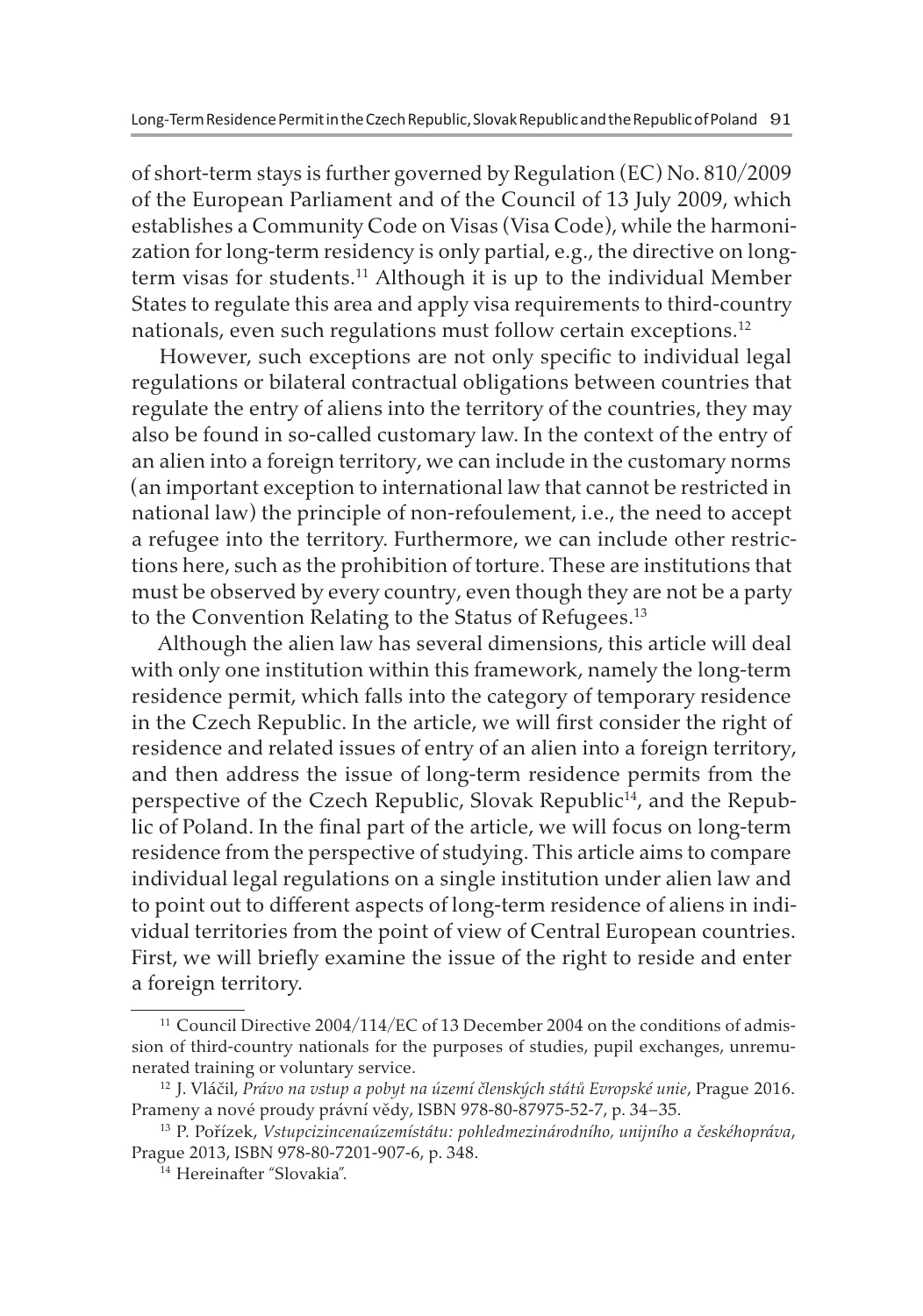# **1. Right to Reside**

There are fundamental differences in the alien law that aliens enjoy under their residence permits. There are those who were born in the territory of a foreign state, live here, and have a permanent residence permit, or those who are permitted only a short-term visit. The difference in the perception of alien status of individuals from third countries may thus seem very extreme. However, the *vested right of residence* or the right to reside, as stated by some authors<sup>15</sup>, is derived from already acquired rights or legitimate expectations, hence it cannot be automatically considered entitlement or acquired rights.<sup>16</sup> The right is not defined as such by law and is not enforceable as such. Not even extended legal residence can be considered an establishment of the right of residence. In this case, there would have to be an indefinite residence permit without the possibility to cancel such residence.<sup>17</sup>

The Czech Constitutional Court stated in its Decision Pl. ÚS 23/11 of 24 April 2012 that "there is no subjective constitutionally guaranteed right of aliens to reside in the territory of the Czech Republic. Each state can decide for itself the conditions under which it allows aliens to stay in their territory. None of the rights enshrined in the Charter establish the right of aliens to reside in the territory of the Czech Republic. The provision of Section 14(4) of the Charter guarantees such right only to citizens of the Czech Republic (and currently also to EU citizens), while other aliens only have the right to freely leave the territory of the Czech Republic (Section  $14(4)$  of the Charter)<sup> $n_{18}$ </sup>, or rather that "no catalogue of internationally protected human rights contains the right of an alien to enter and reside in the territory of a foreign state" (II. US 33/11).<sup>19</sup> However, this statement can no longer be accepted today. Moreover, Pavel Pořízek states in his book that "the

<sup>15</sup> G.S. Goodwin-Gill, *International Law and the Movement of Persons Between States*, Oxford 1978, p. 259.

<sup>16</sup> P. Pořízek, *Vstup cizince na území státu: pohled mezinárodního, unijního a českého práva*, Prague 2013, ISBN 978-80-7201-907-6, p. 81.

<sup>&</sup>lt;sup>17</sup> R. Plender, *International Migration Law*, Revised Second Edition, Dordrecht 1988, p. 159–162.

<sup>&</sup>lt;sup>18</sup> Decision of the Constitutional Court Pl. US 23/11 of 24.04.2012, section 23. Available at: http://nalus.usoud.cz/Search/GetText.aspx?sz=Pl-23-11\_1 (accessed: 1 IV 2020).

<sup>&</sup>lt;sup>19</sup> Decision of the Constitutional Court Pl. ÚS  $33/11$  of 21.04.2011. Available at: http://nalus.usoud.cz/Search/ResultDetail.aspx?id=69896&pos=1&cnt=1&typ=result (accessed: 1 IV 2020).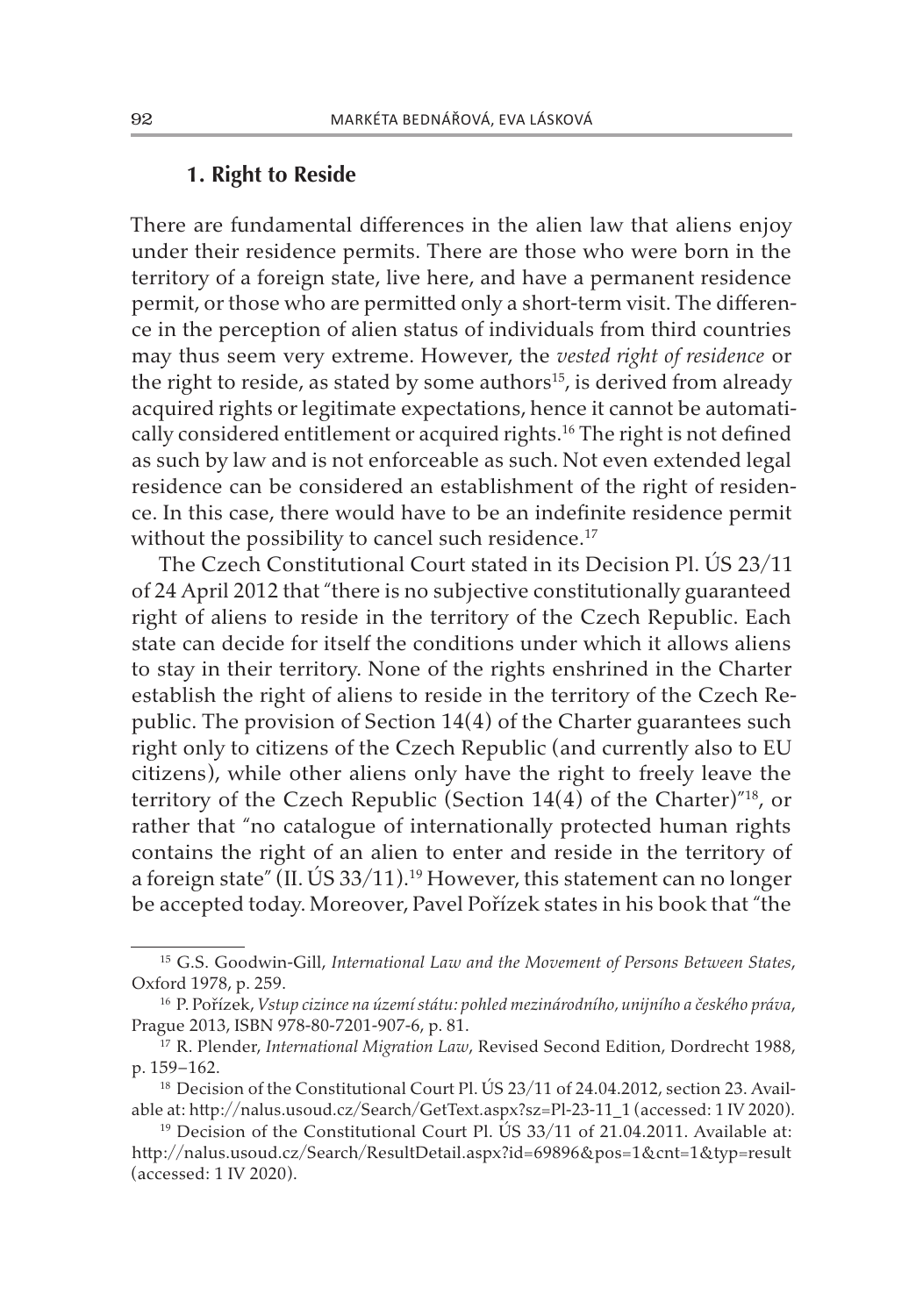above-mentioned decisions of the Constitutional Court are a typical example of a stereotyped view of the issue of the admission of aliens, which ignores the shifts that have occurred in recent years in the field of the protection of human rights".20 Both the Union and international alien law, even historically, indicate that aliens can only be rejected for serious reasons, often a criminal history or other serious violation of public order in the country.21

However, the development in alien law cannot be neglected and the right of residence must be seen today, although it is not explicitly set forth anywhere, as a right that can be derived from the provisions of Article 8 of the European Convention on Human Rights.<sup>22</sup> Aliens are people who have their fundamental human rights, which no country may restrict unlimitedly.23

<sup>22</sup> European Convention on Human Rights, available at: https://www.echr.coe.int/ Documents/Convention\_CES.pdf (accessed: 1 IV 2020).

<sup>23</sup> M. Savino, *The right to stay as a fundamental freedom? The demise of automatic expulsion in Europe*, "Transnational Legal Theory" [online] 2016, no. **7**(1), p. 70–94 (accessed: 1 IV 2020), DOI: 10.1080/20414005.2016.1171558.

<sup>20</sup> P. Pořízek, *Vstup cizince na území státu*…, p. 346.

<sup>&</sup>lt;sup>21</sup> An example of the practice in Poland can be found in the decision of the Provincial Administrative Court in Warsaw of 11 October 2013, IV SA / Wa 102/13, available at: https://sip.lex.pl/orzeczenia-i-pisma-urzedowe/orzeczenia-sadow/iv-sa-wa-102-13 wyrok-wojewodzkiego-sadu-521723697 (accessed: 1 IV 2020), where the court rejected an alien's application for a residence permit for a fixed period due to his criminal history, even though the alien was married to a citizen of the Republic of Poland. In the grounds for the decision, the court states in section 5 (loosely translated): "Case law generally presupposes that a violation of public security and order is contrary to the generally accepted legal norms, leading to the final judgement of the criminal court which found the applicant guilty (see Decision of the Provincial Administrative Court in Warsaw of 21 August 2012, ref. No. V SA / Wa 2635/11). At the same time, it is argued that not only acts punishable by imprisonment can justify rejection of a residence permit for a fixed period (see Decision of the Provincial Administrative Court in Warsaw of 21 February 2006, ref. No. V SA / Wa 1498/05). It should be taken into consideration that not all behaviour of an alien, even if it constitutes a violation of the law, may indicate that that person will pose a threat to the protected values in the future. According to the case law of administrative courts, the current conduct of the alien should be taken into account when assessing whether the conduct falls within the scope of the respective legal provisions (see Decision of the Supreme Administrative Court of 22 December 2010, ref. No. II OSK 129/10)." It is clear from the above decision that the Polish court approaches the assessment of a possible refusal to grant a residence permit in accordance with EU and international standards and considers each alien individually, taking account of their current situation, however, while still emphasizing that their behaviour may be critical in relation to the state and its citizens.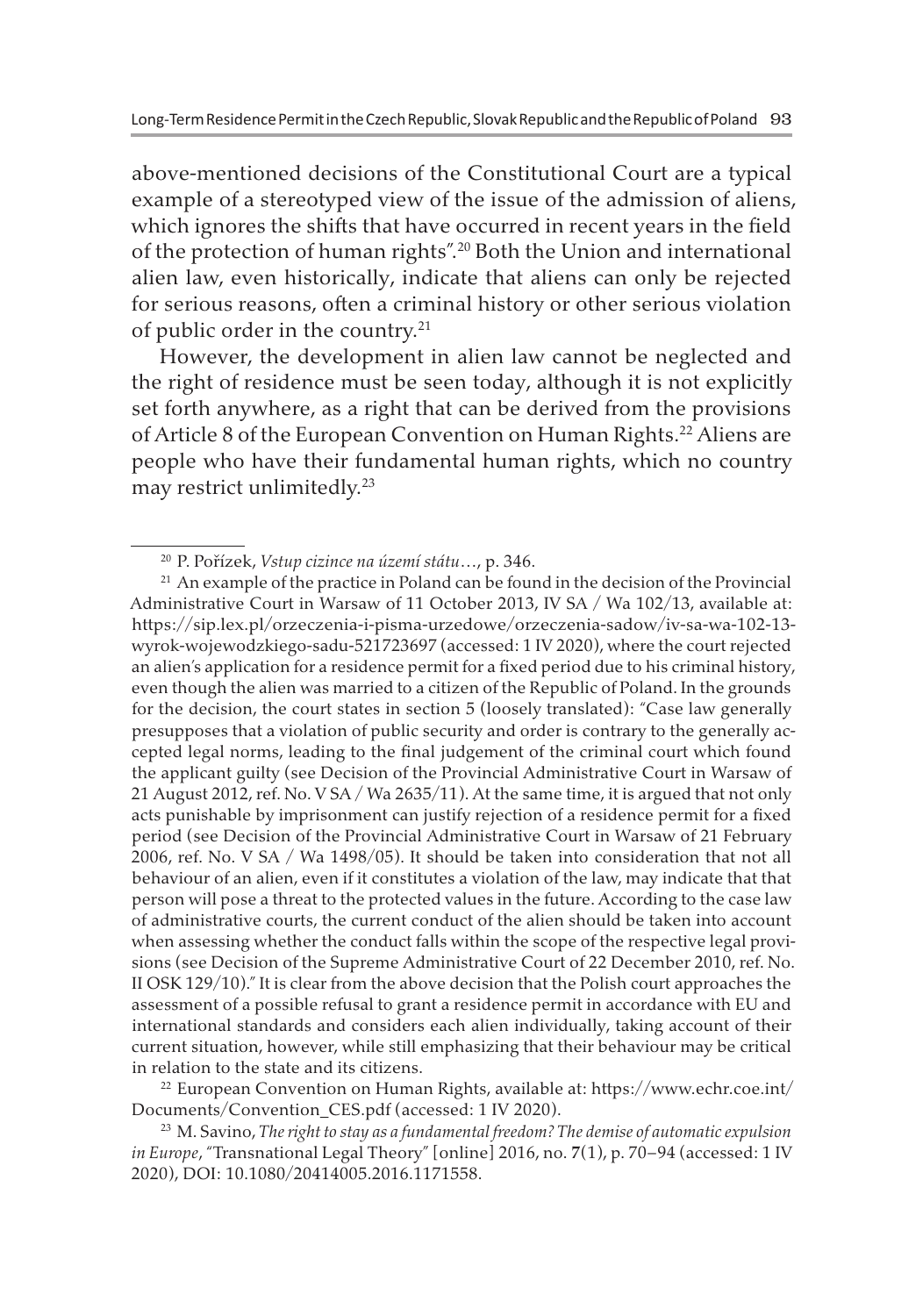The right to reside is also linked to the right to enter the territory.<sup>24</sup> Generally, we can proceed from the International Covenant on Civil and Political Rights, which states in Art.  $12(4)$  that "no one shall be arbitrarily deprived of their right to enter their own country". The Universal Declaration of Human Rights states in Art. 13(2) that "everybody has the right to leave any country, including their own country, and return to their own country". We can thus notice that the right to enter is narrowed down only to nationals, who have the right to *return.* It follows logically from the right to leave any country that we have the right to enter another country. However, it is clear, as G. Noll states, that the right to emigrate is broader than the right to immigrate.<sup>25</sup> The European Court of Human Rights refers to Art. 2(2) of Protocol No. 4 to the European Convention on Human Rights provision that "right to leave for such country of the person's choice to which he may be admitted".26 The court notes that everyone has the unconditional right to enter and reside in the territory of that state of which they are a national.<sup>27</sup> However, the ECHR also emphasizes that it is within the state's sovereignty to regulate the *entry of aliens* into its own territory.28 It must be emphasized that it is the privilege of each state to decide on the entry of aliens into its territory and to set conditions under national law, although EU law restricts such discretion when EU law implies the right to enter the territory of a Member State for certain aliens.<sup>29</sup>

The entry of aliens from outside the Schengen area is subject to the relevant EU legislation contained in Directive 2004/3830, which addresses

<sup>&</sup>lt;sup>24</sup> This is primarily to compare individual legal regulations of long-term residence of aliens in individual countries. The matter of entry into the territory is crucial. Unfortunately, the scope of the article precludes more detailed elaboration. We can recommend more detailed publications on the matter, e.g., P. Pořízek, *Vstup cizince na území státu*…, Prague 2013, ISBN 978-80-7201-907-6 or idem, *Základní teoretické přístupky k otázce přijímání cizinců na území státu*, Ministry of the Interior: "Administrative Law" 2012, No. 8, year XLV, p. 449–470. 25 G. Noll, *Negotiation Asylum. The EU Acquis, Extraterritorial Protection and the Common* 

*Marke of Deflection*, The Hague–Boston–London 2000, p. 378.

 $26$  Decision of ECHR of 13.11.2003 in the case of Napijalo v. Croatiave (application No. 66485/01), point 68.

<sup>&</sup>lt;sup>27</sup> Cf. Decision of the Court of 5 May 2011 in the case of McCarthy, C-434/09, ECLI:EU:C:2011:277, point 29.

<sup>&</sup>lt;sup>28</sup> Cf. Decision of the European Court of Human Rights of 26 July 2005 in the case of N v. Finland, application No. 38885/02, ECLI:CE:ECHR:2005:0726JUD003888502, point 158.

<sup>29</sup> J. Vláčil, *Právo na vstup*…, p. 29.

<sup>30</sup> Directive 2004/38/EC of the European Parliament and of the Council of 29 April 2004 on the right of citizens of the Union and their family members to move and reside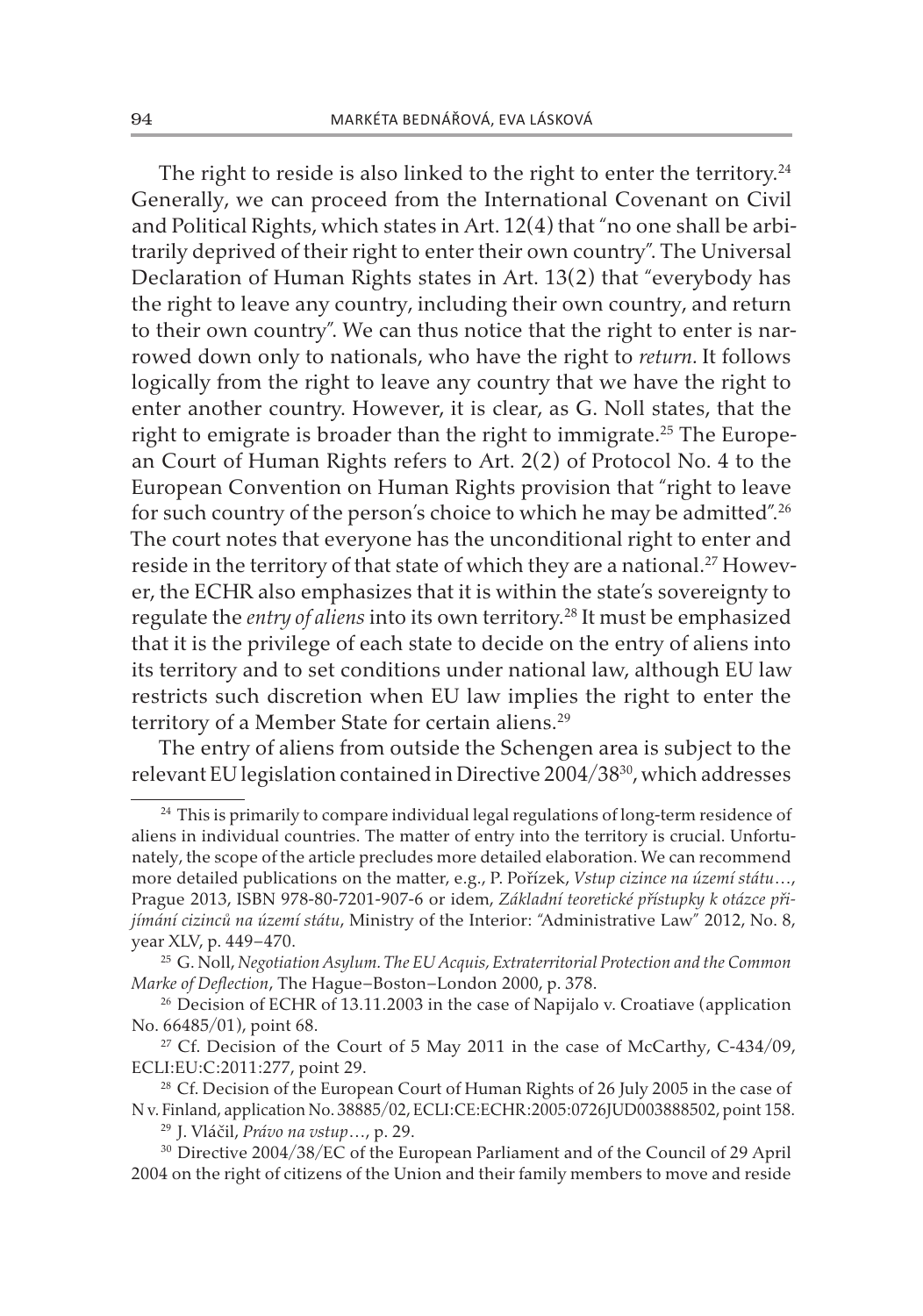the exercising of the rights of the individual *vis-à-vis* a Member State. The provisions of this directive have direct effect<sup>31</sup>; here a third-country national has the right of residence in a Member State under EU law, and it can logically be concluded that EU law precludes that the person is denied entry by a Member State without relevant reasons if the alien has left the territory and wants to return again. As Vláčil states, those persons have the right to enter the territory of the respective Member State if they present a valid passport, prove their right of residence in the territory of the Member State, and in the absence of serious grounds for refusing entry.32

## **Partial Conclusion**

The right of residence is closely related to the issue of the right of entry, while the right of entry is regulated by national legal regulations and, in the case of European Union countries, also by EU legislation. However, the right of entry is a different institution from the right of residence, to which, according to the above valid Czech legislation, there is no right. The right of entry is most often defined by a residence permit, i.e., a visa. A visa entitles the alien to enter and remain in the territory and to leave the territory for the period of validity indicated in the visa. It is therefore a limited-validity right to remain in the territory of the state, although it is not an exercise of a right which automatically follows from law. However, in view of the European Union's obligations, a visa cannot be issued to citizens who have their permanent residence in a state which is a member of the European Union.<sup>33</sup>

We believe that the issue of entry is currently regulated at the international level in a very appropriate manner and that it is appropriate for individual states to adjust the basic conditions for the entry of aliens into their territory while reflecting EU law, which provides for the basis and harmonises the diverse legal environments. In our opinion, the concepts

freely within the territory of the Member States amending Regulation (EEC) No. 1612/68 and repealing Directives 64/221/EEC, 68/360/EEC, 72/194/EEC, 73/148/EEC, 75/34/ EEC, 75/35/EEC, 90/364/EEC, 90/365/EEC and 93/96/EEC.

<sup>31</sup> M. Bobek, P. Bříza, J. Komárek, *Vnitrostátní aplikace práva Evropské unie*, Prague 2011, p. 70.

<sup>32</sup> J. Vláčil, *Právo na vstup*…, p. 35.

<sup>33</sup> R. Ondruš, *Průvodce cizineckým řízením: se vzory procesních postupů správních úřadů a účastníků řízení podle stavu k 1.1.2005*, Prague 2005, ISBN 80-7201-516-8, p. 137.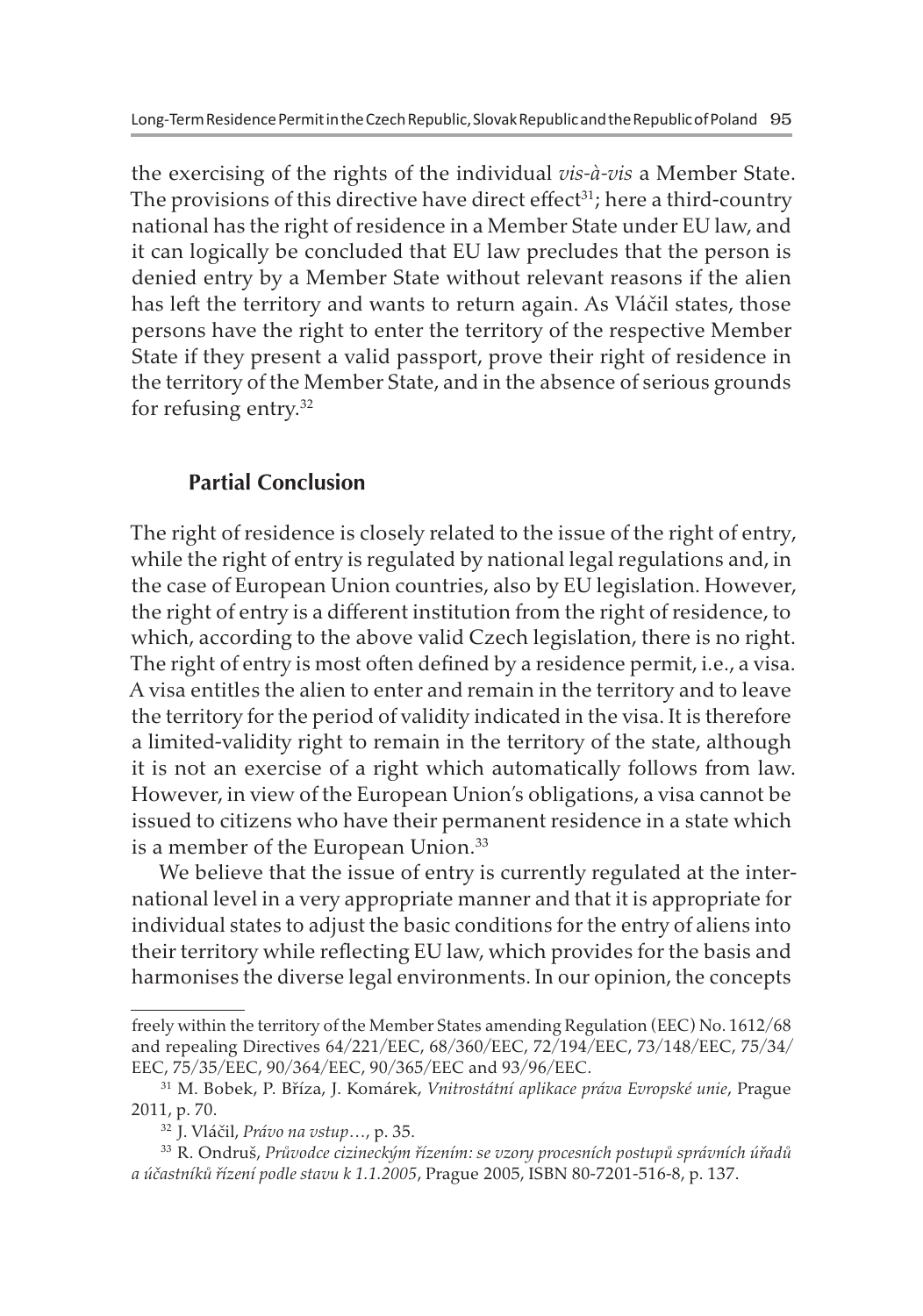of the right of residence and the right of entry cannot be merged. We are of the opinion that while the right of residence in alien law does not exist as such, it can be derived, for example, from the Universal Declaration of Human Rights in Art. 13(2). The right of residence is also related to the fundamental right of free residence and movement stemming from Article 14 of the Charter of Fundamental Rights and Freedoms of the Czech Republic.<sup>34</sup> It is therefore not a right directly enforceable by an alien, but rather a derived right, which administrative bodies should consider when taking decisions. However, it is not required that an administrative body deals with that right in its grounds for a decision on a residence permit. Given the scope of the article, we can no longer devote space to the issue of entry and will focus the following chapter on long-term residence in the individual selected states.

#### **2. Long-term Residence Permit**

#### **2.1. Czech Republic**

Act No. 326/1999 Coll., on Residence of Aliens in the Czech Republic and on Amending Certain Acts (the "Act on Residence of Aliens") defines long-term visa and long-term residence permits. The law defines a long-term visa as one that entitles an alien to reside in the territory for more than 90 days.<sup>35</sup> A visa for more than 90 days is granted for two purposes: for the purpose of taking over the relevant residence permit in the territory or for the purpose of applying for a long-term residence permit.36

The Czech Act on Residence of Aliens defines several regimes under which it is possible to apply for a long-term residence permit. The basic criteria stipulated by the Act that allow for an application for a longterm visa in the Czech Republic to be made include family cohabitation, study, scientific research, protection in the territory, employee cards, blue card, transfer of an employee, investment, or tolerance of residence. When applying for a long-term residence permit, certain rules must be

<sup>&</sup>lt;sup>34</sup> Charter of Fundamental Rights and Freedoms of the Czech Republic, Act No. 2/1993 Coll., Art. 14(1): "The freedom of movement and residence is guaranteed".

<sup>&</sup>lt;sup>35</sup> Section 17b of Act No. 326/1999 Coll., on Residence of Aliens in the Czech Republic and on Amending Certain Acts.

<sup>36</sup> Sections 30 and 49 of Act No. 326/1999 Coll., on Residence of Aliens in the Czech Republic and on Amending Certain Acts.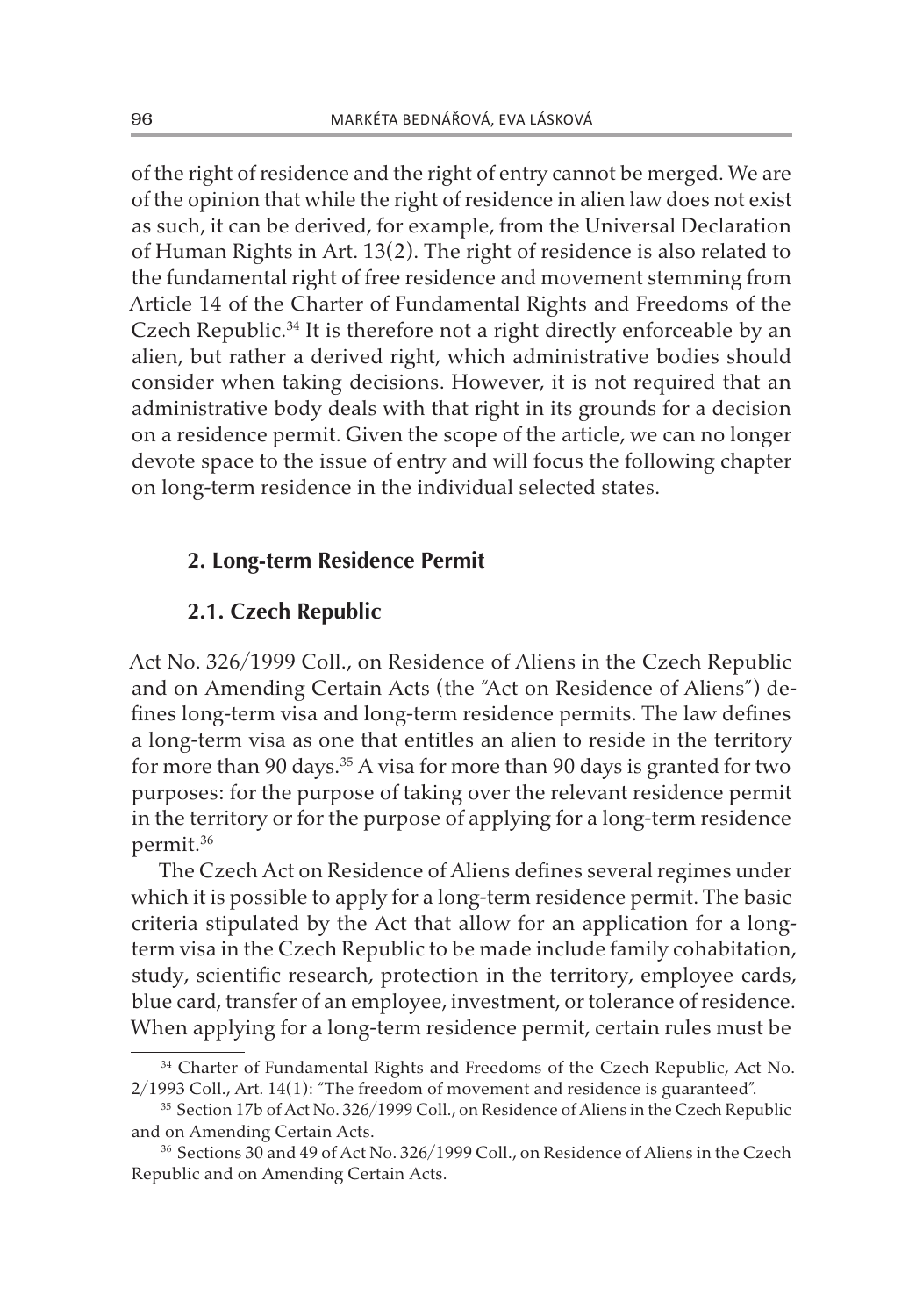observed, which in the event of violation, may lead to that the alien and their application being rejected by the Ministry of the Interior.37 The Ministry of the Interior<sup>38</sup> may reject an alien's application, for instance, on the grounds that the alien does not provide all the documents required by law or that they provide false information in the application or even submit forged documents.39 Other reasons for rejection include a reasonable risk that the alien could endanger the inhabitants of the state and life in the state during their stay.<sup>40</sup> This list can also include other reasons, such as absence from a scheduled interrogation or circumvention of the law by the alien.

## **2.2. Slovak Republic**

In the Slovak Republic, a new Act on Residence of Aliens, No. 404/2011 Coll., came into force on 1 January 2012, which sets forth three types of residence: temporary residence, permanent residence, and tolerated residence. The new legislation in Slovakia introduced a new division of permanent residence into alien law, namely permanent residence for five years, permanent residence for an indefinite period, and residence of an alien with the status of a long-term resident in the European Union. Tolerated residence can be compared to the currently applicable Czech long-term visa. In Slovakia, tolerated residence is granted for a maximum of 180 days and must be renewed.

Temporary residence is also granted in Slovakia on the basis of purpose. The purpose for granting temporary residence may be business, employment, study, family reunification, research and development, and so-called journalistic temporary residence (granted to accredited journalists). As in the Czech Republic, a long-term residence permit

<sup>&</sup>lt;sup>37</sup> Section 42 of Act No. 326/1999 Coll., on Residence of Aliens in the Czech Republic and on Amending Certain Acts.

<sup>&</sup>lt;sup>38</sup> The competencies of the Ministry of the Interior are determined by Act No. 2/1969 Coll., on the Establishment of Ministries and Other Central Bodies of the State Administration of the Czech Socialist Republic, in Section  $12(1)(h)$ , which states that the Ministry is the central body of the state administration for internal affairs, especially for travel documents, residence permits for aliens, or the status of refugees.

<sup>&</sup>lt;sup>39</sup> For example, Section  $42i(6)(a)$  and Section  $46a(2)(e)$  of Act No. 326/1999 Coll., on Residence of Aliens in the Czech Republic and on Amending Certain Acts.

<sup>&</sup>lt;sup>40</sup> Section 46g(2)(d) of Act No. 326/1999 Coll., on Residence of Aliens in the Czech Republic and on Amending Certain Acts.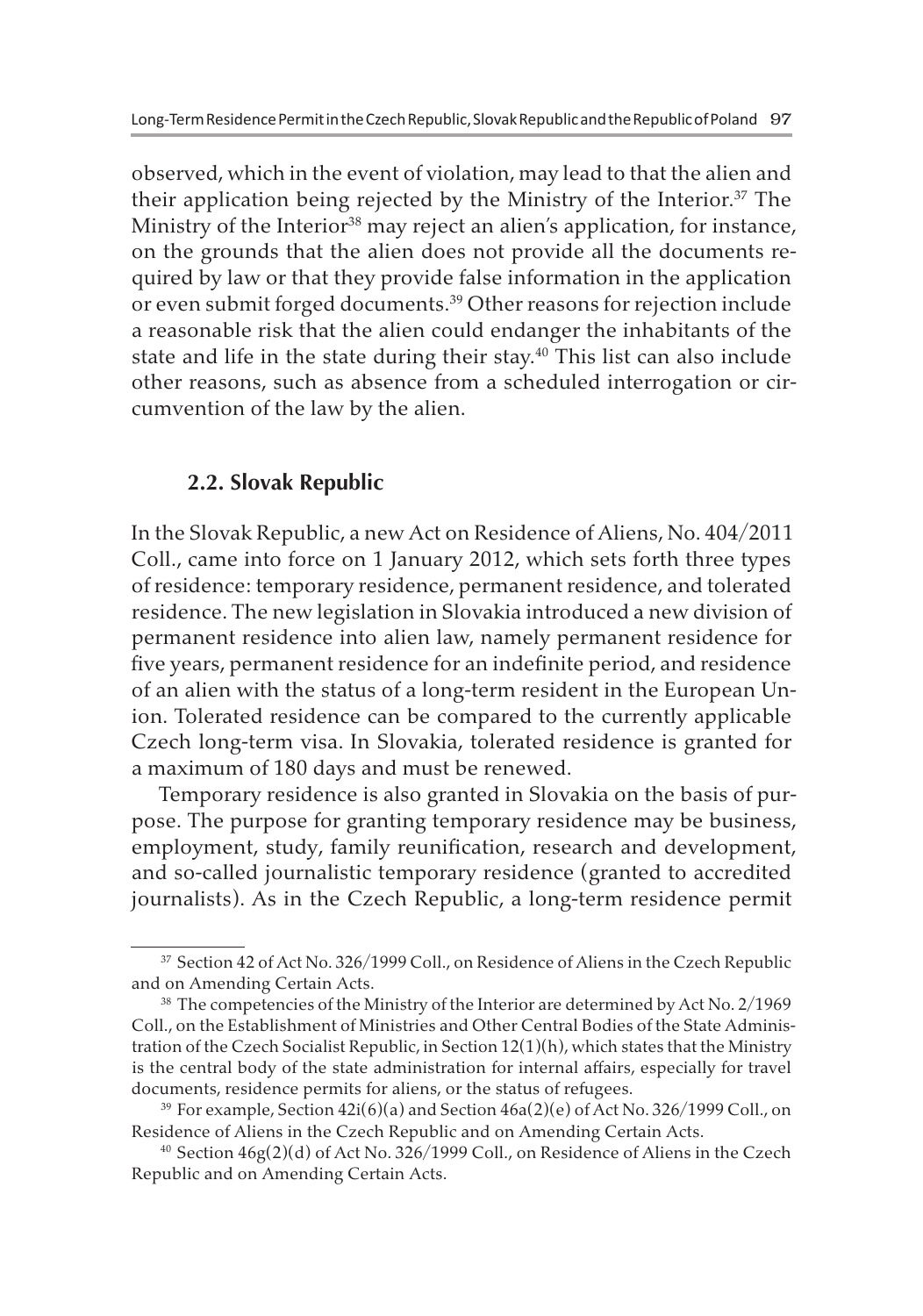or temporary residence are granted only for a specific purpose and only for a specified period. The provisions of Section 21 of Act No. 404/2011 Coll. contain a specific list of the reasons, which includes the purpose of "special activities". We would not find any such institution in the Czech legislation. Act No. 404/2011 Coll., in the provisions of Section 25, defines what is meant by a specific activity: teaching, artistic, or sports activities, internships in university studies, provision of healthcare, or accompanying a third-country national to whom to whom the alien provides healthcare, if necessary, or volunteering. This category also includes the above-mentioned activity of journalists who are accredited in the Slovak Republic. This type of temporary residence is granted only for the time necessary to achieve the purpose, but no more than two years.

When comparing the Czech legislation with the Slovak legislation, reference should be made to the institution of so-called special activity. In our opinion, this institution is a suitable solution and would certainly mean an easier way<sup>41</sup> to obtain a residence permit for other specific activities. For aliens, this would mean an easier and more open way to entry and residence if they perform other specific job activities that are not included in other institutions offered by alien law. From our point of view, this institution could be incorporated into the legal environment of the Czech Republic. Currently, the Czech Republic only allows applications for long-term visa on the basis of the purpose "other". Such an application may be submitted by an alien who intends to stay in the Czech Republic temporarily for more than three months and where the reason for their stay cannot be classified under other purposes. However, the alien must prove in some way that they would perform a certain activity there, which must be confirmed by a relevant document attached to the application.<sup>42</sup> The Czech system would become clearer both for the state administration and aliens if a new category was set out in the Act on Residence of Aliens, which, as in Slovakia, would stipulate various specific activities.

<sup>&</sup>lt;sup>41</sup> By an easier way, we mean that the alien would have more options for obtaining a residence permit. In this case, the law would not be an example of an established rigid system, but rather allow for some wiggle room and flexibility for specific and individual cases.

<sup>42</sup> Most often, these are other educational activities that cannot be classified under the provisions of Section 64 of the Act on Residence of Aliens. In such a case, the alien must produce, for instance, an employment contract.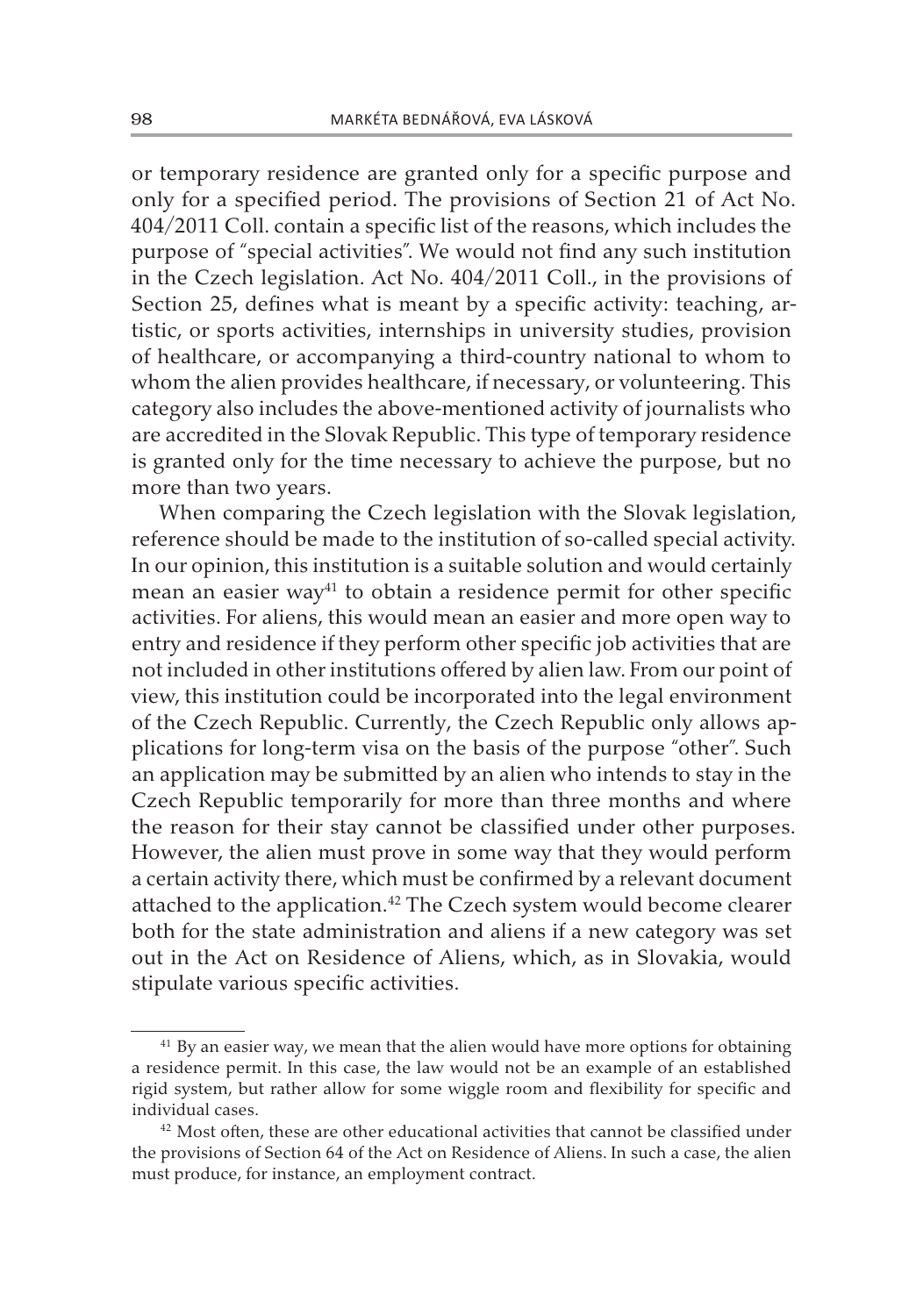### **2.3. Republic of Poland**

The legal system of the Republic of Poland allows aliens to enter the territory on the basis of one of the four residence permits offered. These types of permits include a general short-term Schengen visa, which is also referred to by letter C, a long-term Polish visa, also referred to by letter D, permanent residence, and long-term residence obtained in another Schengen state.

The legal system of the Republic of Poland regulates alien law under Act of 12 December 2013, the Aliens Act (hereinafter the "Polish Act").<sup>43</sup> A temporary residence permit is defined by the Polish Act in Section 98, where it is stated that an alien may obtain a temporary residence permit only at their request if they intent to stay in the territory of the Republic of Poland for more than three months. Furthermore, the Polish Act states in the second paragraph of Section 98 that temporary residence is guaranteed only for a specified purpose and may not last more than three years. The reasons for rejecting temporary residence in the Republic of Poland (hereinafter "Poland") include the fact that an alien has obtained a permanent residence permit or is a citizen of the European Union residing in Poland on the basis of long-term residence. Furthermore, applications for temporary residence are denied if the alien applies for asylum or is a person who has been prosecuted or is serving a sentence, or if the alien has failed to provide fingerprints.<sup>44</sup>

Based on a comparison of legal regulations of Central European countries where it is not possible to grant a long-term residence permit, or temporary residence permit under Polish Act, it can generally concluded that all these countries stress the safety of their citizens, while respecting the fundamental rights of the European Union (emphasizing the rights of EU citizens and the rights deriving from EU citizenship). All three legal regulations state that in the event that the purpose on the basis of which a temporary residence permit was granted changes or ceases, the permit is revoked.45The Polish Act also defines the

<sup>43</sup> Act on Aliens of 12 December 2013. English version. Effective as of 30 December 2013. Available at: https://www.asylumlawdatabase.eu/sites/default/files/aldfiles/ EN%20-%20Poland%20act\_on\_foreigners\_en\_0.pdf (accessed: 1 IV 2020).The current version in Polish: Ustawa z dnia 12 grudnia 2013 r. o cudzoziemcach. Effective as of 3 April 2020. http://prawo.sejm.gov.pl/isap.nsf/download.xsp/WDU20130001650/U/ D20131650Lj.pdf (accessed: 1 IV 2020).

<sup>44</sup> Section 99 of Act on Aliens of 12 December 2013.

<sup>45</sup> Section 101(1) of Act on Aliens of 12 December 2013.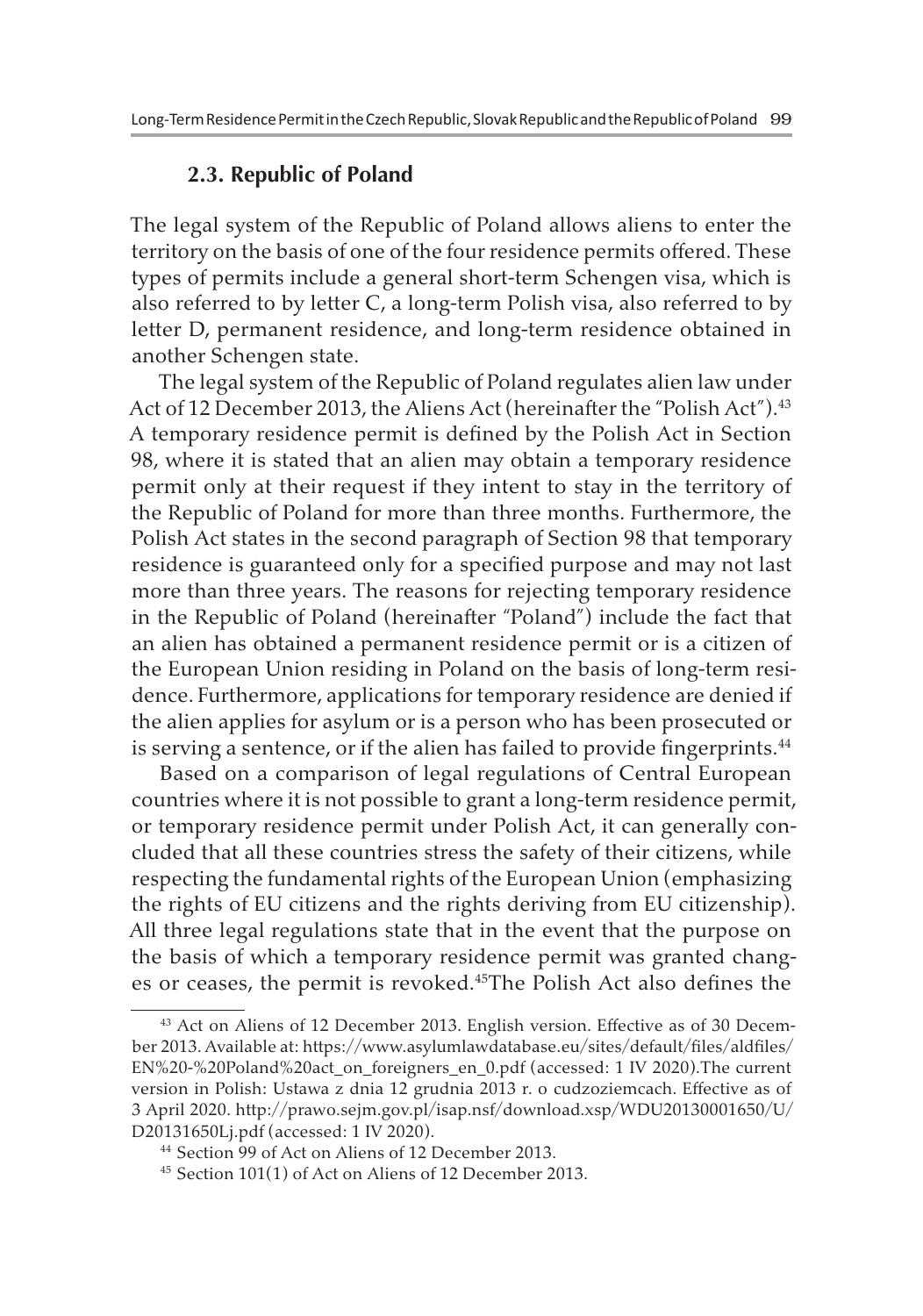purposes on the basis of which a temporary residence permit may be granted. The Polish Act includes among these purposes the purpose of work, highly qualified employment, intra-company transfer of employees<sup>46</sup> similar to the Czech legislation, and business (this is comparable to the purpose of investment in the Czech Republic). The Polish Act also allows for temporary residence for university students; in the Czech Republic, study at a secondary school is also included in this purpose.47 In both Czech and Polish legislation, it is possible to obtain a temporary residence permit for the purpose of scientific research and for the purpose of family reunification. The Polish Act also defines a temporary residence permit for those who have become victims of human trafficking; the equivalent in the Czech legislation is a longterm residence permit for the purpose of protection in the territory.<sup>48</sup> Furthermore, the Polish Act grants permits to aliens who, for certain reasons, need to remain in the territory. As a parallel to this regulation, it is possible to include the Czech institution of tolerance of residence in the territory, for example, due to criminal proceedings in which the presence of the alien is required. However, it is also worth mentioning the provision which can be described as "residual", namely Section 186 et seq. the Act, which temporarily entitles aliens to reside in the territory due to other circumstances. This provision regulates other situations that may arise, thus opening other possibilities of residence for aliens not regulated in law in more specific terms. These possibilities include permits for the purpose of further education or performance of priestly activity. Interestingly, the provisions of Section 187(6) state that temporary residence, in the light of other facts, should be guaranteed to aliens with respect to the rights and needs of family life enshrined in the Convention on Human Rights and Fundamental Freedoms<sup>49</sup>, if the alien would otherwise reside in Polish territory illegally. This provision is essential, since it allows those residing in the territory without a permit to obtain a temporary permit after only invoking their rights under the Convention for the Protection of Human Rights and Fundamental

<sup>46</sup> Chapter 4 Section 140 of Act on Aliens of 12 December 2013.

<sup>&</sup>lt;sup>47</sup> Section 64 of Act on Residence of Aliens.

<sup>48</sup> Section 42e of Act on Residence of Aliens, Charter 9 Section 170 Act on Aliens of 12 December 2013.

<sup>49</sup> Communication of the Federal Ministry of Foreign Affairs No. 209/1992 Coll., on Negotiation of the Convention for the Protection of Human Rights and Fundamental Freedoms and Protocols thereto, available at: https://www.zakonyprolidi.cz/cs/1992- 209 (accessed: 1 IV 2020).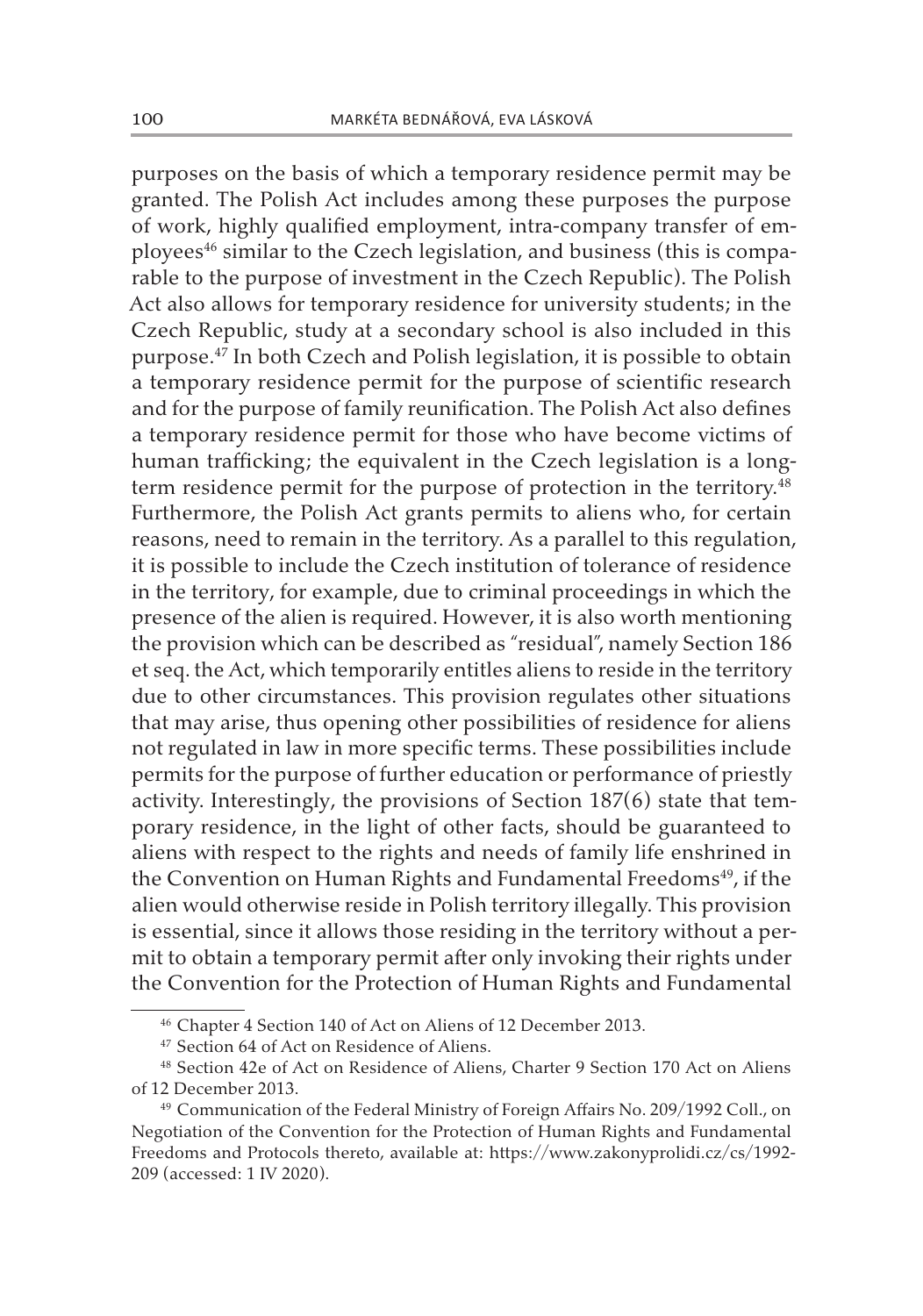Freedoms. Although it can be stated that, in general, the legal regulation of long-term residence in the Czech Republic is similar to that in Poland, the Polish Act contains some exceptional institutions not found in the Czech legislation. It could be generalized that the Polish Act is "looser" and aliens are given more options to obtain a residence permit, even though this is accompanied with more red tape. Although the so-called "residual" provision of Section 186 of the Polish Act may seem extreme from the point of view of the Czech legislation, it may still have its advantages if incorporated into the Czech legislation, especially from a procedural point of view in possible administrative proceedings on the illegal stay of an alien, since this provision could reduce the number of such proceedings.

# **3. Long-Term Residence for the Purpose of Study**

Below, we will focus on the regulation of one of the institutions: longterm residence for the purpose of study.<sup>50</sup> The Czech legislation defines a long-term residence permit for the purpose of study in the territory in the provisions of Section 42d and Section 64 of the Act on Residence of Aliens, which contains a definition of the term study within the Act. In the provision of Section 42d(1) of the Act on Residence of Aliens the Act stipulates when an alien is entitled to submit an application for this purpose, while the basic rule to this end is submission of the application at the embassy. An application submitted at the Ministry of the Interior of the Czech Republic may be submitted from the territory by an alien who holds a study permit issued by another EU Member State or a long-term residence permit for another purpose, or if they hold a visa for a stay of more than 90 days. For their application the alien must present a passport, proof of the purpose (usually a decision on admission to a certain school $51$ ), funds for residence, proof of ac-

<sup>50</sup> The article is part of the project Residence Permits for Students in the Czech Republic.

<sup>&</sup>lt;sup>51</sup> In the event that a student does not attend the enrolment (does not start their studies), the university must immediately inform the Ministry of the Interior thereof, as required by Section 107(5) of the Act on Residence of Aliens. We are of the opinion that it suffices to produce a decision on admission to a certain school to apply for a residence permit for the purpose of study. However, in order to fulfil the purpose, the student must enrol into the study. Upon the school notifying the Ministry of the Interior that the student failed to enrol into the study, the decision on the residence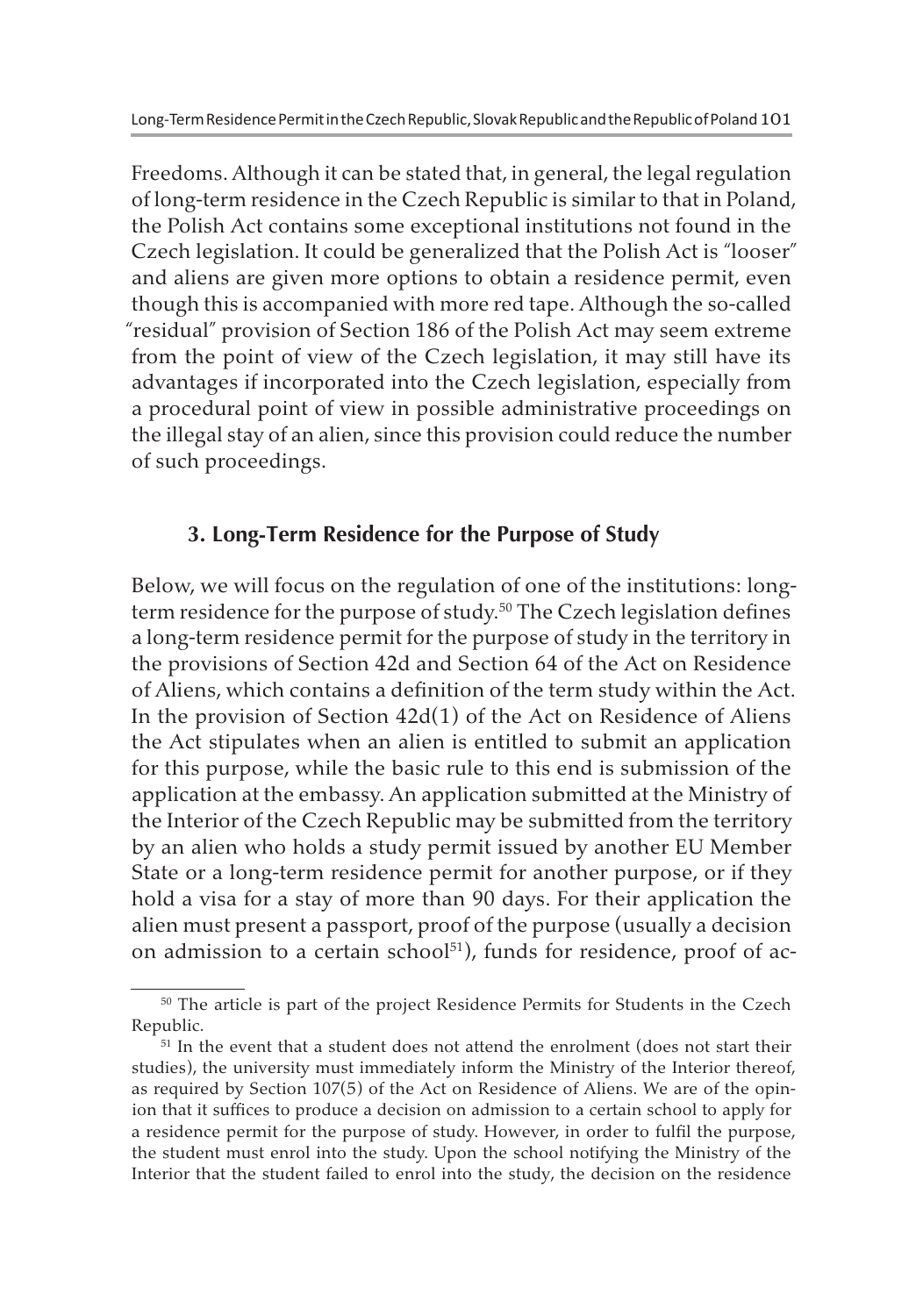commodation, a photograph, and possibly parental consent, as well as a document equivalent to an extract from the Criminal Register and proof of compliance with measures against carrying infectious diseases. The Czech legislation requires submission of a certificate of funds required for the residence in the territory. Under the Act on Residence of Aliens, the term "study" means both study at a university and language or professional training for study. The term also includes secondary education or higher vocational education or an internship to acquire knowledge and practical experience. Before applying for long-term residence for the purpose of study, an alien must submit a document on travel health insurance for the period of the residence in compliance with the conditions specified in Section 180j of the Act on Residence of Aliens. It is important to mention that the validity of a student's residence permit must be extended by the last day of validity or a new residence permit must be applied for, otherwise the student's right of residence expires and cannot be extended. The Act on Residence of Aliens forbids the Ministry of the Interior to pardon any failure to observe deadlines, even in cases particularly worthy of consideration.

The Polish Act defines long-term residence for the purpose of study in Section 144 et seq. The Polish Act defines the basic conditions for the possibility of granting a residence permit for the purpose of study in that the student must provide proof of admission to study, or confirmation of payment for studying if the studies are paid, have financial resources for both accommodation and payment of health insurance, as well as for the travel back to the country of origin. The Polish Act defines temporary residence for the purpose of study only for university students and doctoral students. Some of the universities in Poland must obtain a permit to admit a foreign student issued by the Minister of the Interior. In general, study permits are issued for the period of 15 months if it is the first year of study, or for one academic year. From the point of view of the arrangement and sequence of provisions of legal regulations and from the perspective of composition of individual provisions, there is an apparent difference from the Czech legal regulations. The Polish Act, specifically as regards residence permits for study purposes, first sets out the basic conditions for granting the permit by the Minister

permit is automatically revoked with the reference that the purpose of the submitted application has not been met.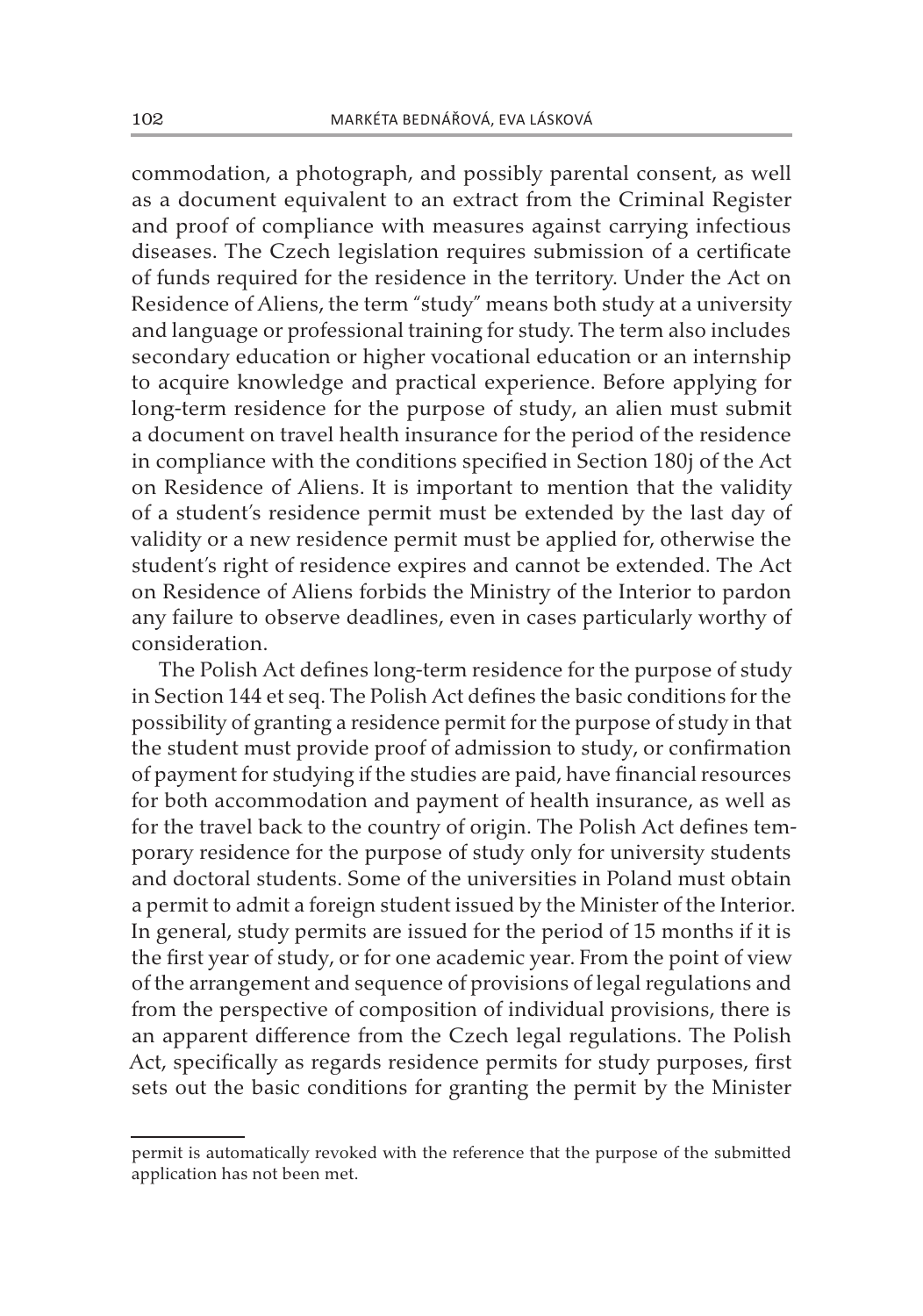of the Interior and subsequently defines the conditions under which the permit may be revoked, for instance, due to the fact that the alien has failed to fulfil the purpose for which the permit was issued. The following section is devoted to the administration and necessary documents that must be kept about the student or also which information should be listed on the student's "card" and in the system. In the case of foreign students, the control system is also accessed by the "voivode"52, who is responsible for checking the data on aliens to which they granted a temporary residence permit. Another part of the Act focuses on the transfer of students, either within Poland or within the European Union, and on related administrative matters. The period for deciding on an application for a temporary residence permit for the purpose of study is 60 days. It is appropriate to point out the fundamental development of law in the field of study. When comparing the version of the Act from 2013 and the current version, it is clear at first glance that the view of the student's temporary residence in Poland has changed and currently much greater emphasis is being placed on the process of permitting study, i.e., determining whether an alien meets all conditions to obtain this type of residence permit, and also on the follow-up and ongoing administration of foreign students during their stay in the territory, i.e., updating their data, etc. Unlike the Czech legislation, the Polish Act does not mention secondary education and rather emphasizes university or doctoral studies.

The Slovak legislation in Act No. 404/2011 Coll., regulates temporary residence for the purpose of study in the provisions of Section 24, and the permit is granted to students of both secondary schools and universities or to students in language or vocational training to study at a university. In this part, the legislation is identical to that in the Czech Republic. A temporary residence permit for the purpose of study is granted for the period of the study, but for a maximum of six years. The exception where a university student does not need a residence permit for the first 360 days may be applied if the third-country student holds a valid residence permit issued by another Member State for the purpose of studying at a university. The exception is also applied in the event that the university in Slovakia itself notifies the Ministry of the Interior

<sup>&</sup>lt;sup>52</sup> The Republic of Poland is divided into 16 voivodships (comparable to regions in the Czech Republic), and a voivodship is the highest administrative unit in the country. The voivode is therefore the head of this administrative unit (can be compared to Czech regional governors).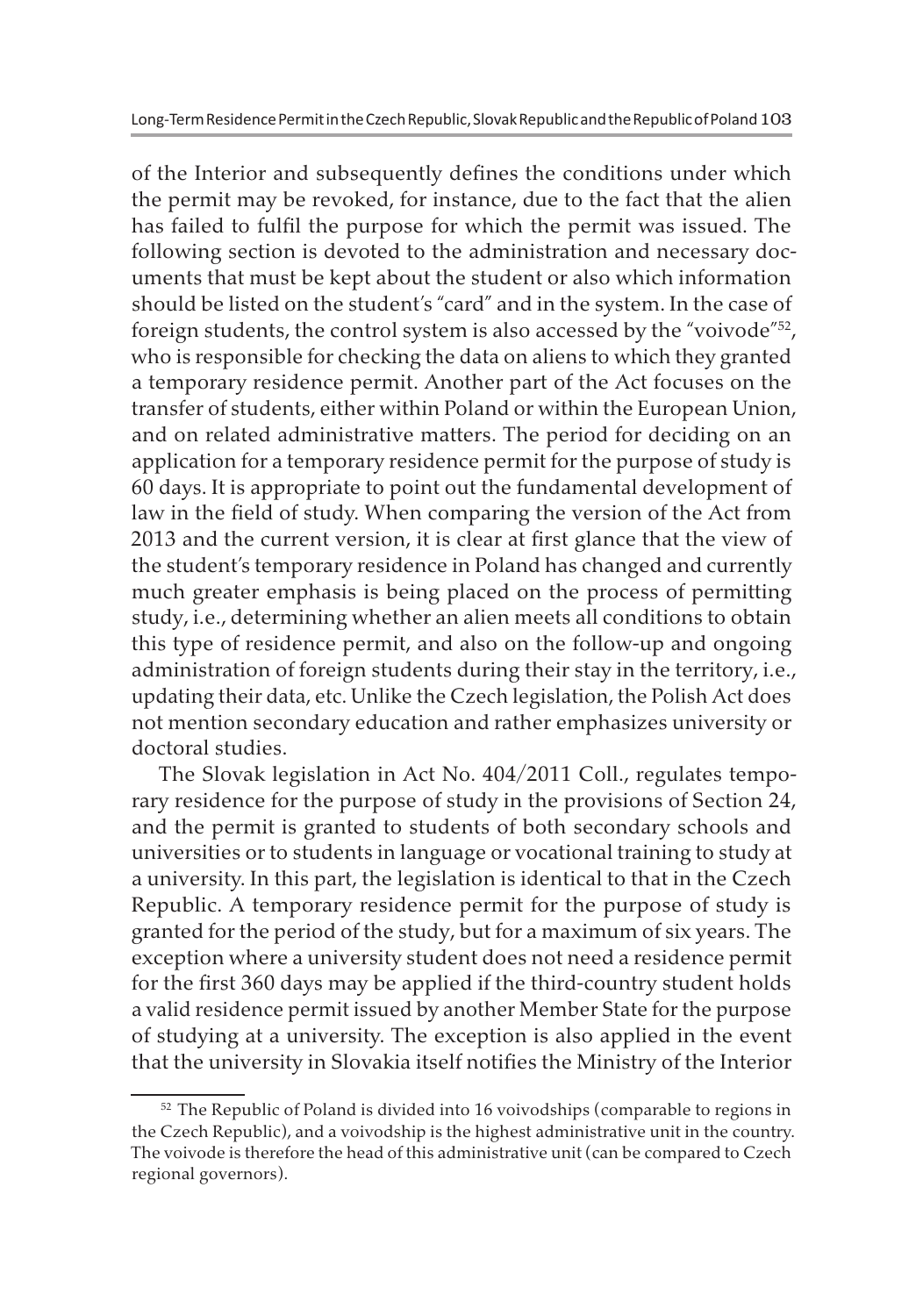of the student's intention to study at a Slovak university prior to their arrival. The Ministry then may, within 30 days of receiving this notification, raise an objection to the application of 'student mobility' if the student does not have a valid passport, has falsified documents, does not study in the Slovak Republic, or has already exhausted the 360 days during previous stays.<sup>53</sup>

#### **Conclusion**

In all three Central European countries, long-term residence is defined as residence for a specific purpose of more than 90 days. The requirements for granting this type of residence are generally similar but with differences in the individual types of purpose of this residence permit. The Polish Act contains a category that could be defined as above-framework, expanding the range of options that make it possible to obtain long-term residence. The Slovak legislation contains the purpose of "special activities". In comparison with the Czech legislation, the range of possibilities for obtaining long-term residence in Slovakia is more extensive and less rigid.

Specifically, in the case of long-term residence for the purpose of study, there is a fundamental difference in the legislation in the Czech Republic and Slovak Republic where Slovak legislators include in the term "study" all university, secondary, and higher vocational education. The Polish Act only mentions university studies and doctoral studies. The administration related to admission of a foreign student to a specific school in the territory is certainly more extensive and demanding in Poland, with both the minister and voivode enter the process beyond the framework of standard state administration bodies. The arrangement of the Act reveals a fundamental difference in Poland, where the sequence and logic of the arrangement is different to the Czech or Slovak legislation, which shows on which institutions Poland focuses more attention and emphasis. However, none of the countries completely leaves the issue of visas for aliens from third countries unregulated. Although the legislation is identical in many

<sup>53</sup> More on the conditions for student mobility in Section 36b of Act No. 404 of 21 October 2011, on Residence of Aliens and on Amending Certain Acts, as effective from 1 January 2020, available at https://www.slov-lex.sk/pravne-predpisy/SK/ ZZ/2011/404/20200101 (accessed: 1 IV 2020).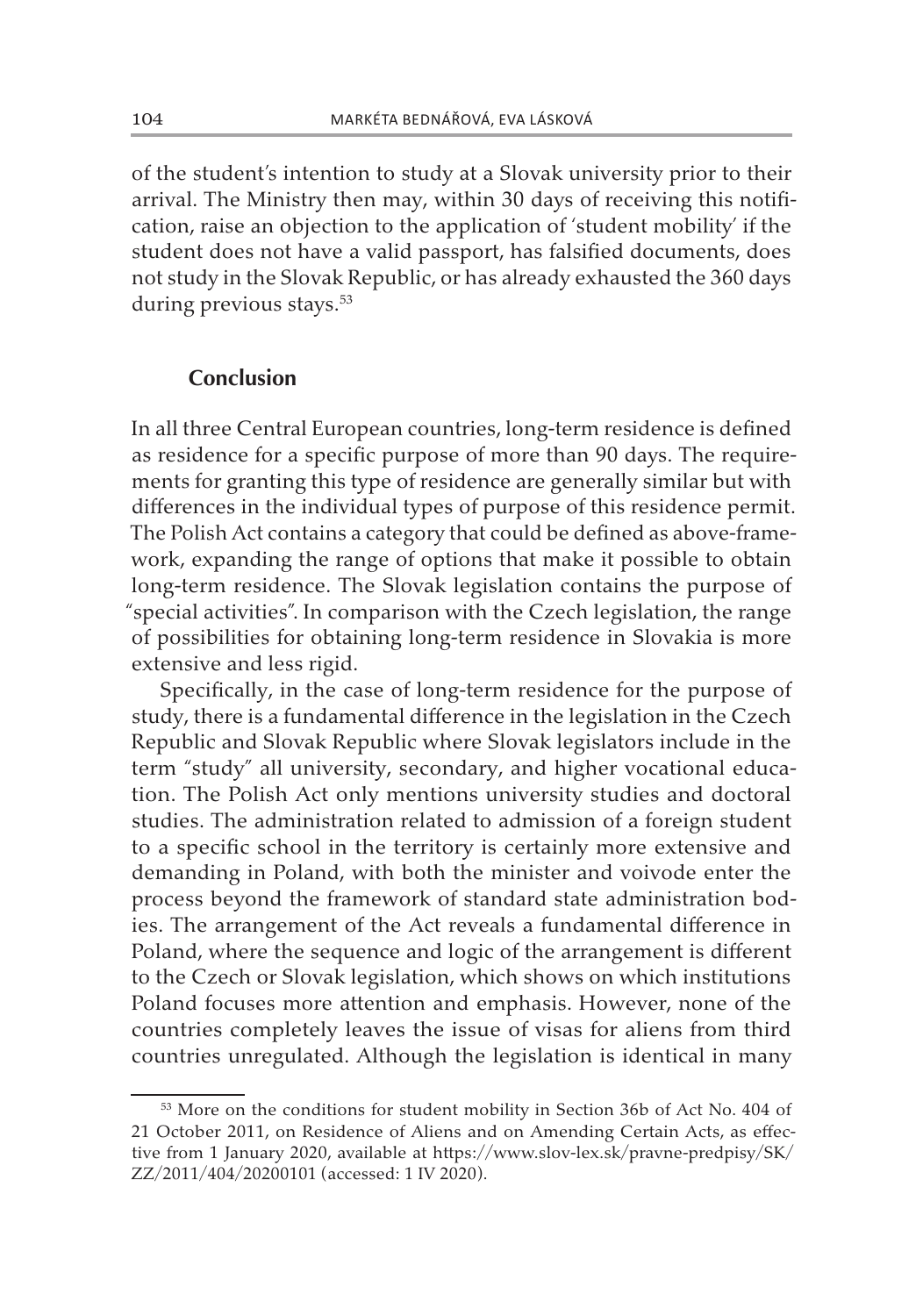respects, there are differences between individual institutions and periods for which a visa can be issued. However, the issue of alien law is, at first sight, very extensive and content-intensive in all three Central European countries, as evidenced by the length of the legislation itself, complexity of individual institutions, and specific complexity of the provisions. However, this area of administrative law is so specific that in order to regulate and define all possible situations comprehensively, it cannot be any less simple.

#### **LONG-TERM RESIDENCE PERMIT IN THE CZECH REPUBLIC, SLOVAK REPUBLIC AND THE REPUBLIC OF POLAND**

#### **Summary**

In all three Central European countries, long-term residence is defined as residence for a specific purpose of more than 90 days. The requirements for granting this type of residence are generally similar with differences in the individual types of purpose of this residence permit. The Polish Act contains a category that could be defined as 'above-framework', expanding the range of options that make it possible to obtain long-term residence. The Slovak legislation contains the purpose of "special activities". In comparison with the Czech legislation, the range of possibilities for obtaining long-term residence in Slovakia is more extensive and less rigid.

Specifically, in the case of long-term residence for the purpose of study, there is a fundamental difference in the legislation in the Czech Republic and Slovak Republic, where Slovak legislators include in the term "study" all university, secondary, and higher vocational education. The Polish Act mentions only university studies and doctoral studies. The administration related to the admission of a foreign student to a specific school in the territory is certainly more extensive and demanding in Poland, with both the minister and the voivode enter the process beyond the framework of standard state administration bodies. The arrangement of the Act reveals a fundamental difference in Poland, where the sequence and logic of the arrangement is different to the Czech or Slovak legislation, which is expressed in which institutions Poland focus greater attention and emphasis or importance. None of the countries completely leaves the issue of visas for aliens from third countries unregulated. Although the legislation is identical in many respects, there are differences between individual institutions and the periods for which a visa can be issued. However, the issue of alien law is, at first sight, very extensive and content-intensive in all the above Central European countries, as evidenced by the length of the legislation itself, the complexity of individual institutions, and specific complexity of the provisions.

**Keywords:** residence permit – aliens – administrative law